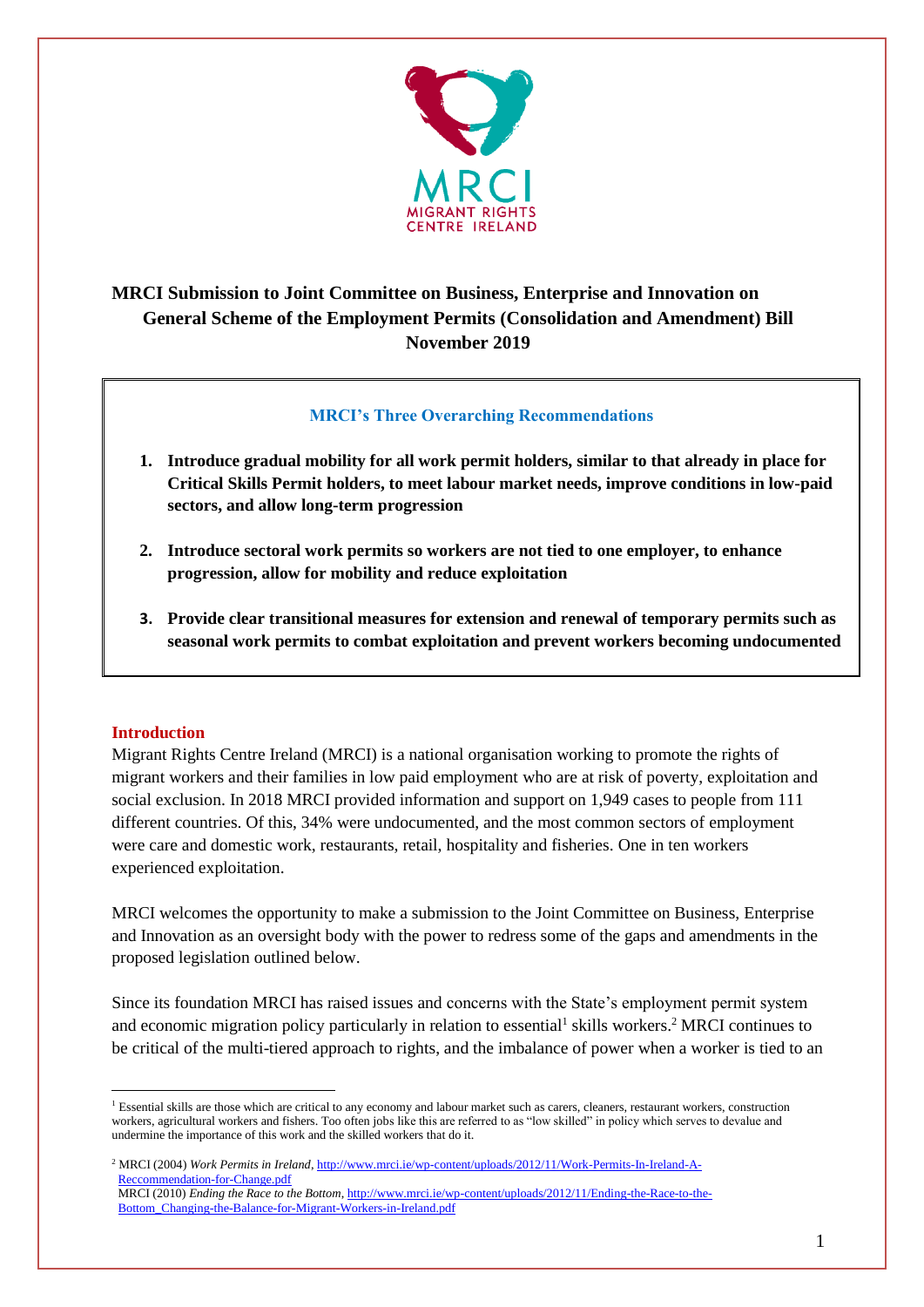employer as it compounds exploitation. MRCI agrees the current employment permit system as it stands is too restrictive and there is a need for a streamlined and more responsive approach along with opening it up to more job categories. For workers the current system limits mobility, progression and access to redress, which in turn is creating inequality and segregation in the labour market. This imbalance combined with the State's emphasis on immigration control in the workplace can leave migrant workers in very vulnerable situations. The employment permit system is an integral part of the State's migration policy and must be considered by the State in the context of its responsibilities to provide safe and legal routes for migration to Ireland.

## **MRCI's Submission on Consultation on Proposed Guiding Principles to frame the State's Economic Migration Policy.**

MRCI made a submission to the Department of Business, Enterprise and Innovation in April 2018 as part of the Consultation on Proposed Guiding Principles to frame the State's Economic Migration Policy. We were disappointed that minimal consideration was given to MRCIs recommendations and 18 years' experience working with migrant workers on work permits.

In our submission, MRCI recommended the introduction of sectoral employment permits to remove power imbalances between worker and employer so that workers can leave poor working conditions and change employment within a sector to a better job. MRCI recommended parity for all workers on employment permits - high and essential skilled - in respect of mobility and family reunification rights.

MRCI recommended the Department enhance its decision-making process to provide clarity on how the ineligible job category lists are determined and provide measures to respond to resident undocumented workers already in the state. MRCI also recommended amending of the Employment Permits (Amendment) Act 2014 to make clear that complaints for undocumented workers should come within the remit of Workplace Relations Commission and they should be protected from immigration consequences when making a complaint. Additionally, MRCI recommended the DBEI provide information of Irish labour laws, redress mechanisms and the employment permit system in a language the person can understand when a work permit is issued.

## **Proposed Amendments - General Scheme of the Employment Permits (Consolidation and Amendment) Bill November 2019**

### **General Comments**

While MRCI welcomes and acknowledges some positive changes in the General Scheme, there are several areas of concern. There is a lack of clarity and detail in a number of sections with a strong emphasis on increasing Ministerial discretion without corresponding safeguards. We are deeply concerned that the needs of industry and employers are favoured without a similar level of consideration given to the rights and protections of workers. We note with concern that the mobility of workers has not been addressed and that a move towards temporary permits is favoured over giving rights and entitlements to workers necessary in the labour market.

MRCI notes the challenges of making a submission on the General Scheme of the Employment Permits (Consolidation and Amendment) Bill in such a short timeframe and format. It is a highly complex, legal document covering the entirety of the State's law on the employment conditions of migrant workers in Ireland.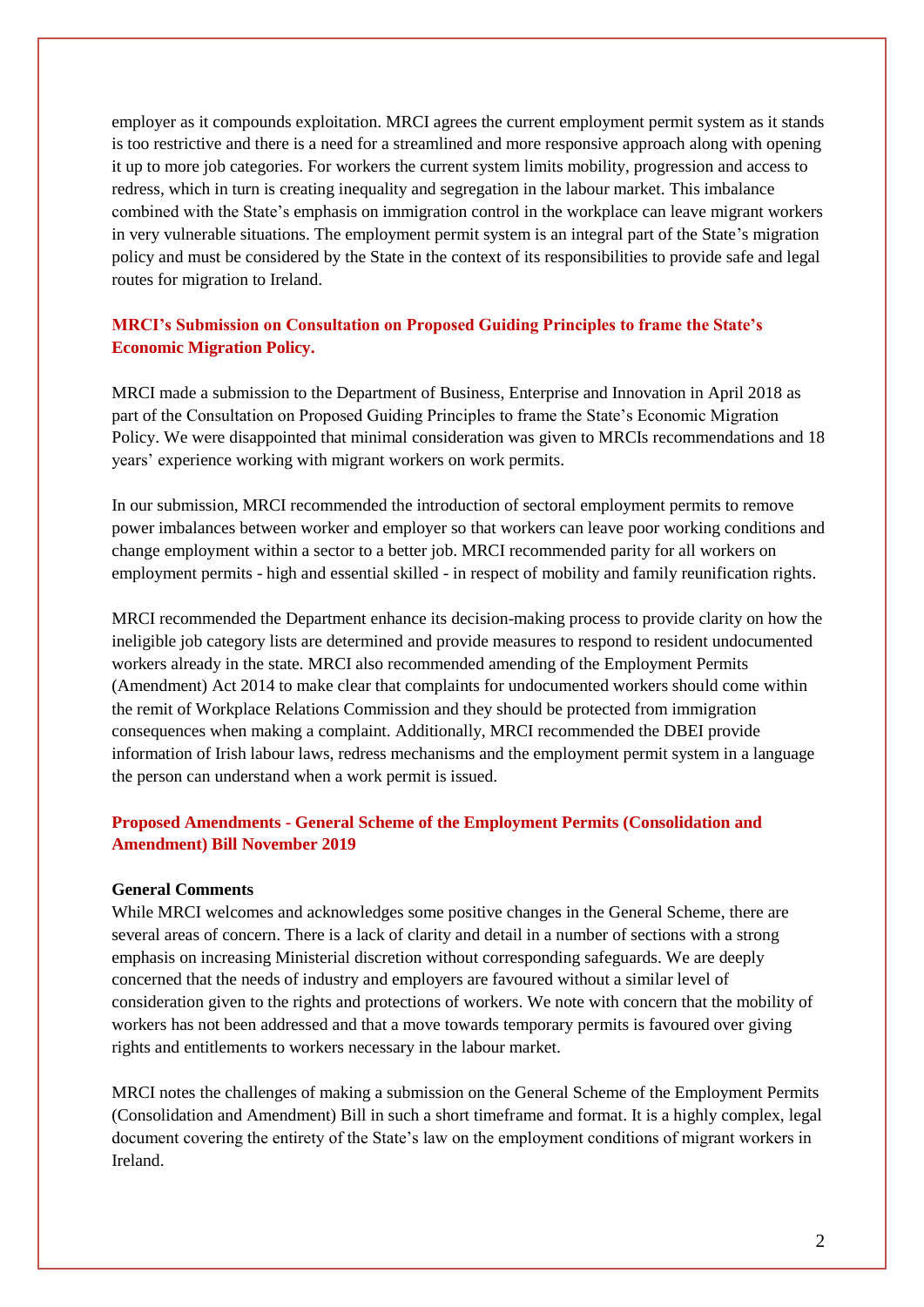#### *Ministerial Discretion and Regulations*

MRCI has significant concerns that the State is solely listening to and relying on the interests of employers and industry in developing policy and legislation relating to the employment of migrant workers. The General Scheme contains several changes which will give the Minister enhanced discretion and powers through the use of regulations. MRCI is concerned that this discretion is not balanced by enhanced and strengthened protections and rights for workers especially in light of proposals to increase the use of temporary permits. It is unethical and short-sighted to consider workers as temporary labour that can be simply brought into the State and used for short periods of time especially in an economy experiencing full employment.

### *Remuneration + Exploitation*

Over the past 18 years MRCI has seen how exploitation thrives and is compounded by economic migration policies which focus purely on industry demand and fail to consider the real and dangerous consequences of a restrictive employment permit system on the lives of workers. It is imperative that the State listens to the experience of workers and does not continue an approach that compounds exploitation and undermines terms and conditions and wages in Ireland. We refer to our threeoverarching recommendations in this regard. We also note reference to the renumeration review to be conducted and caution an approach which does not meaningfully engage with worker rights representatives and trade unions. This approach needs to be strengthened across the legislation.

### *Interdepartmental Responsibilities*

It is important to note, that some of the State's economic migration policy falls between DBEI and DOJE and can be contradictory in terms of rights and protections for workers with workers on different permits and working permissions having different entitlements. For example, the Atypical Working Schemes and entitlements of spouses of employment permit holders. It would be very useful for the Committee to seek a perspective from the Department of Justice and Equality on the General Scheme and how it interacts with and compares to other existing worker schemes or working permissions under their remit.

## **Head 2 – Employment of foreign nationals**

MRCI believes all workers should have the same protections and access to redress mechanisms if their employments rights are violated. No worker should be subject to criminal offences or adverse consequences such as referral to immigration authorities in the workplace. Such offences and practices are heavy handed, disproportionate and prevent workers from revealing exploitation and forced labour due to a fear and mistrust. MRCI has long advocated for a firewall between labour inspectors and the inspection of employment breaches, and the immigration authorities and inspection of immigration papers including employment permits.

The Employment Permits (Amendment) Act 2014 enables an undocumented worker to take a legal case for breeches of their employment rights to the civil courts rather than the Workplace Relations Commission (WRC). To our knowledge no cases have been taken under this provision. Referring undocumented workers to the civil courts instead of the WRC creates problems such as navigating the court process and the cost of legal representation which presents a significant financial barrier.

### **Recommendation:**

- Head 2 to be amended to make clear that all complaints regarding employment rights breaches including those of undocumented workers should come within the remit of the Workplace Relations Commission.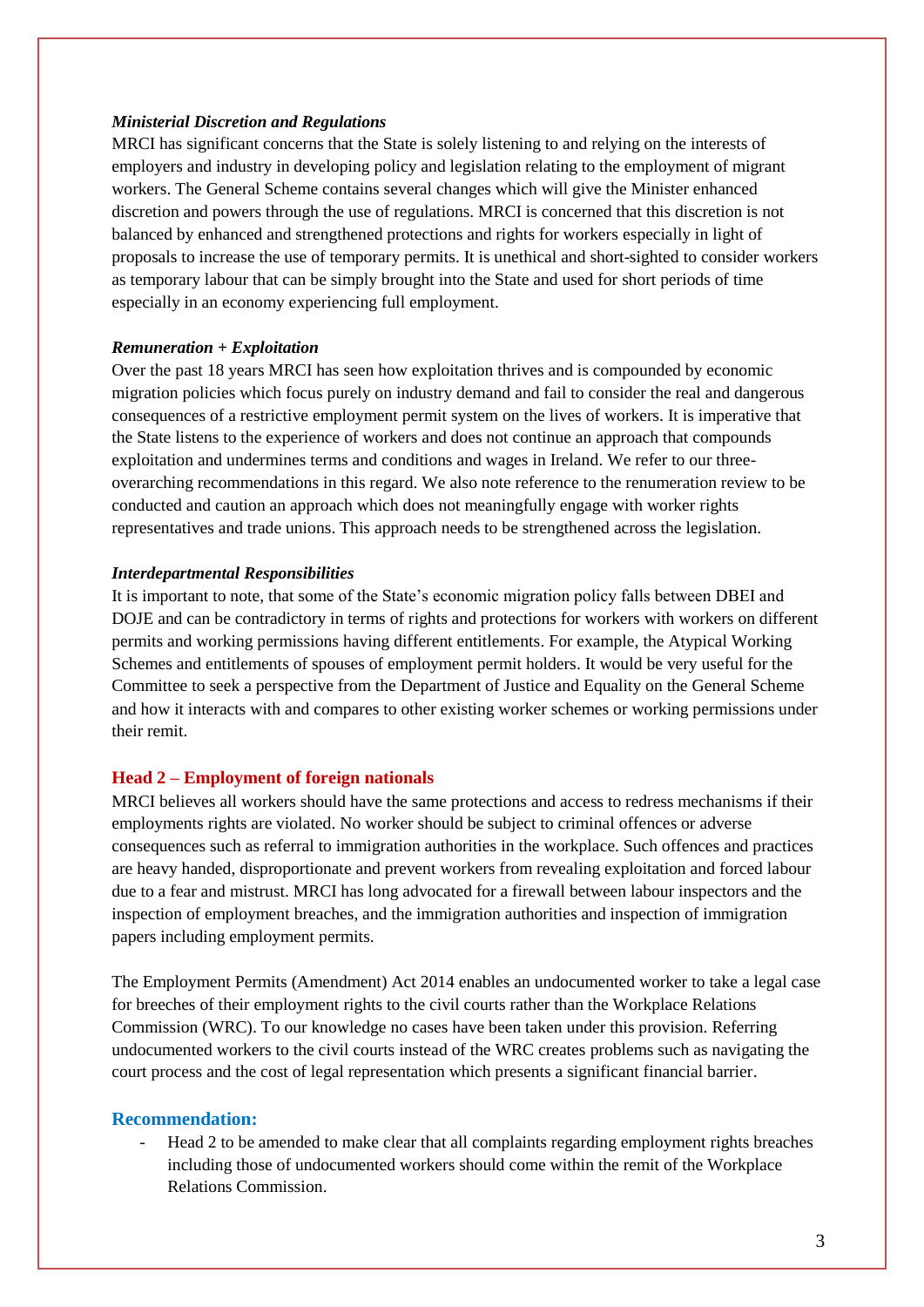## **Head 4 - Employment Permit Schemes Equal Treatment + Mobility**

Ireland's Employment Permit system and other work-based immigration permissions have created a multi-tiered segregated labour market with workers on different permits given different entitlements, security and access to legal redress. The Critical Skills Permit gives immediate family reunification rights and access to the labour market after two years without the need to a permit. Spouses of Critical Skills Permit holders are given full access to the labour market on a stamp 1G. The General Employment Permit only gives full access to the labour market after five years and spouses are only given a stamp 3 dependent status and must apply for a General Employment permit to access the labour market which is subject to a limited list of job categories.

## MRCI believes as a fundamental principle that all work is valuable, and parity should exist for all employment permit holders. A hierarchy of rights and multi-tiered system penalises essential workers in the labour market. The State must recognise that a carer who looks after our aging population deserves the same employment entitlements, security and rights as an I.T. software developer.

We need to welcome workers who come to Ireland through providing secure rights and protections. It is therefore vital that the State creates policy and legislation that looks to the future and is not based on short term planning and immediate market demands that perpetuate cycles of the use and abuse of workers. The most fundamental way to protect workers is to ensure they have mobility in their employment. Research also shows that having family in the state aids integration and recognises the person not just as a unit of labour but as a someone with a social, cultural and pollical life.

## **Recommendation:**

- **Introduce gradual mobility for all work permit holders, similar to that already in place for Critical Skills Permit holders, to meet labour market needs, improve conditions in low-paid sectors, and allow long-term progression.** MRCI makes this recommendation to simplify and streamline the Employment Permits system and negate the need for a range of schemes, regulations and administrative processes.

## **Head 4 - Employment Permit Schemes**

### **Seasonal Employment Permits**

MRCI has concerns about the introduction of Seasonal Employment Permits, and the proposed increased use of temporary employment permits, without additional accessible measures to enable workers to extend their employment and change employers. Permits of this nature are difficult to monitor, and workers are more vulnerable to exploitation. Temporary permits provide minimal protection, access to rights and opportunity for mobility. Workers may work very long hours for periods of the year and be forced to leave the State within a limited time period due to the conditions of their permit.

It is very challenging for workers to access information and make complaints especially when they are in the State a short time. MRCI is concerned that increased use of temporary employment permits will compound exploitation in isolated, labour intensive and hard to reach sectors such as agriculture and construction. This approach makes for a more disposable worker and creates a power imbalance favouring employer needs over worker rights.

The EU Seasonal Workers Directive has been widely criticised by the European Trade Union Confederation (ETUC), and across civil society for creating *"inequality between categories of thirdcountry citizens based on their perceived value to the economy as conceptualised by EU legislation*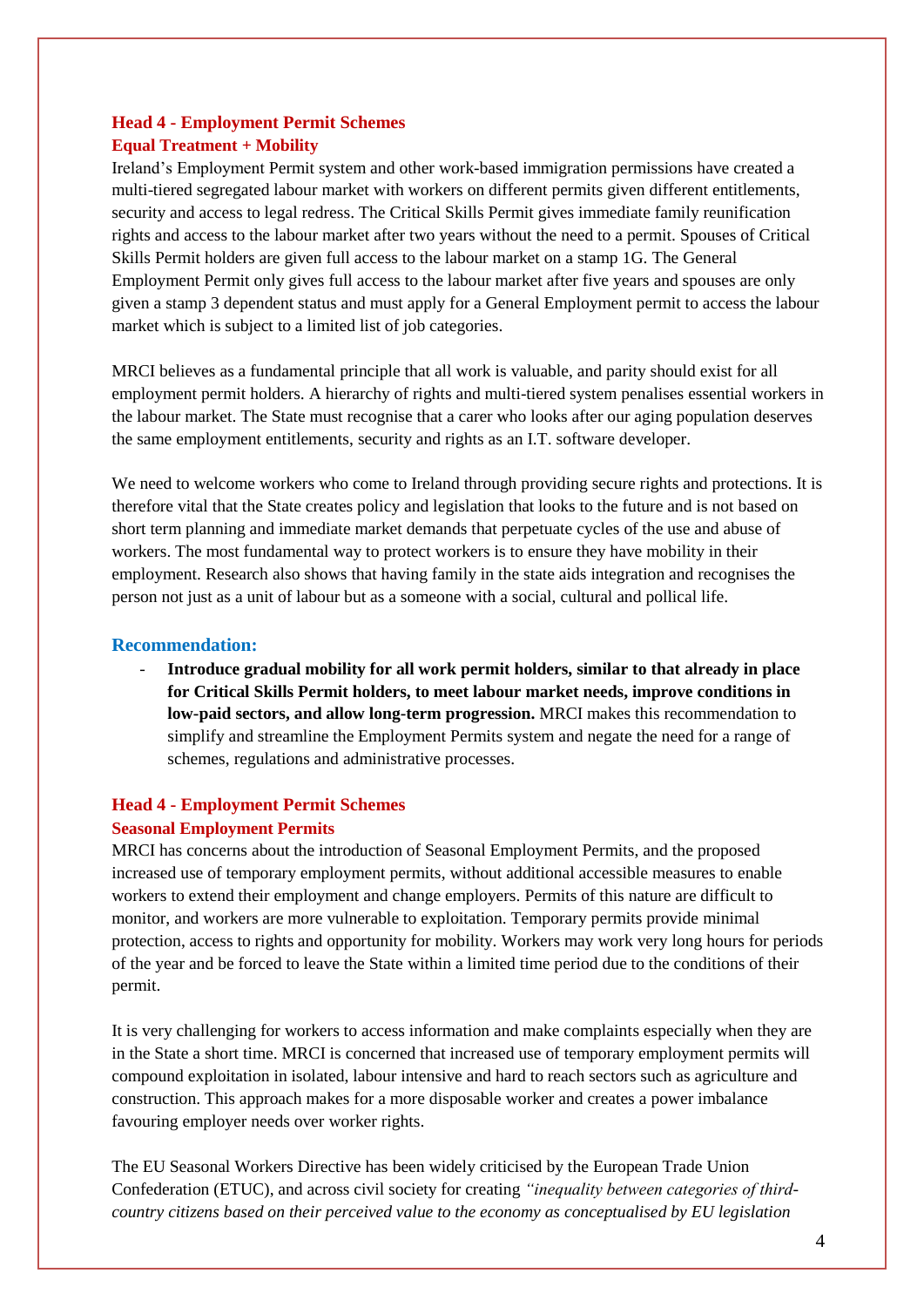*most likely infringes the fundamental rights of equality and non-discrimination which are at the heart of the EU integration model and protected by Articles 20 and 21 of the EU's own Charter of Fundamental Rights*"<sup>3</sup>.

Considering the above, MRCI cautions the uses of seasonal work permits and recommends that these be used at a minimum, that they should have an avenue for extension should another job become available and allow workers to change employer in cases of exploitation and abuse. The Department also must take seriously and properly resource its obligations in ensuring compliance and upholding the rights of these workers, and proactively respond if issues come to light in relation to these type of permits

## **Recommendations:**

1

- **Provide clear accessible transitional measures for extension and renewal of new temporary permits such as seasonal work permits to combat exploitation and prevent workers becoming undocumented**
- For the Committee to seek clarification on full details and plans from the Minister on plans for temporary permits and how will address concerns regarding safeguards and protection of workers

## **Head 4 - Employment Permit Schemes**

## **Introduce New Sectoral Employment Permit**

MRCI believes sectoral employment permits should be introduced to protect workers from dependency on one employer for their immigration status which often leads to an abuse of power and exploitation. Currently if an employment permit holder leaves employment due to a dispute or exploitation they are not allowed to work for a new employer until a new application is made and a new permit issued. Applying for an employment permit can take up to three months. This gap leaves a worker without means and contradicts the State's own position that people "should not be a burden on the State". MRCI has experience of this particularly in the fishing industry.

Without bargaining power, unscrupulous employers can take advantage of workers. This is compounded by language barriers, unfamiliarity with Irish labour laws and isolated workplaces with poor transport access. Giving a worker bargaining power through being able to choose where they work if a problem arises or if they are offered better terms and conditions another position is critical.

MRCI's experience with the Atypical Working Schemes (short term working permissions that sits with the Department of Justice and Equality), and in particular for Fishers, has shown exploitation and abuse of power thrives when a worker is tied to an employer in industries that are isolated and labour intensive. It is important to note that when this scheme was introduced, we recommended a sectoral approach to prevent exploitation. This was ignored at the time and we now have ample evidence of exploitation in this sector which could have been offset if workers had mobility in their work<sup>4</sup>.

It is with this experience, coupled with responding to these issues for the past 18 years that we strongly recommended a broad approach to mobility of workers is addressed in this legislative review. Currently, the system does not allow for sector-based permits e.g. where someone has permission to work in the hospitality sector or care sector for example. MRCI recommends a sectoral approach to General

<sup>&</sup>lt;sup>3</sup> The Seasonal Workers Directive:' ... but some are more equal than others' (2017) Margarite Helena Zoeteweij-Turhan Fribourg University, Switzerlan[d https://ec.europa.eu/home-affairs/sites/homeaffairs/files/e-library/documents/policies/legal](https://ec.europa.eu/home-affairs/sites/homeaffairs/files/e-library/documents/policies/legal-migration/201712_article_seasonal_worker_directive_legal_migration_consultation_en.pdf)[migration/201712\\_article\\_seasonal\\_worker\\_directive\\_legal\\_migration\\_consultation\\_en.pdf](https://ec.europa.eu/home-affairs/sites/homeaffairs/files/e-library/documents/policies/legal-migration/201712_article_seasonal_worker_directive_legal_migration_consultation_en.pdf)

<sup>4</sup> Left High and Dry, the exploitation migrant workers in the Irish fishing Industry Dec 2017 [https://www.mrci.ie/wp](https://www.mrci.ie/wp-content/uploads/2017/12/MRCI-FISHER-REPORT-Dec-2017-2KB.pdf)[content/uploads/2017/12/MRCI-FISHER-REPORT-Dec-2017-2KB.pdf](https://www.mrci.ie/wp-content/uploads/2017/12/MRCI-FISHER-REPORT-Dec-2017-2KB.pdf)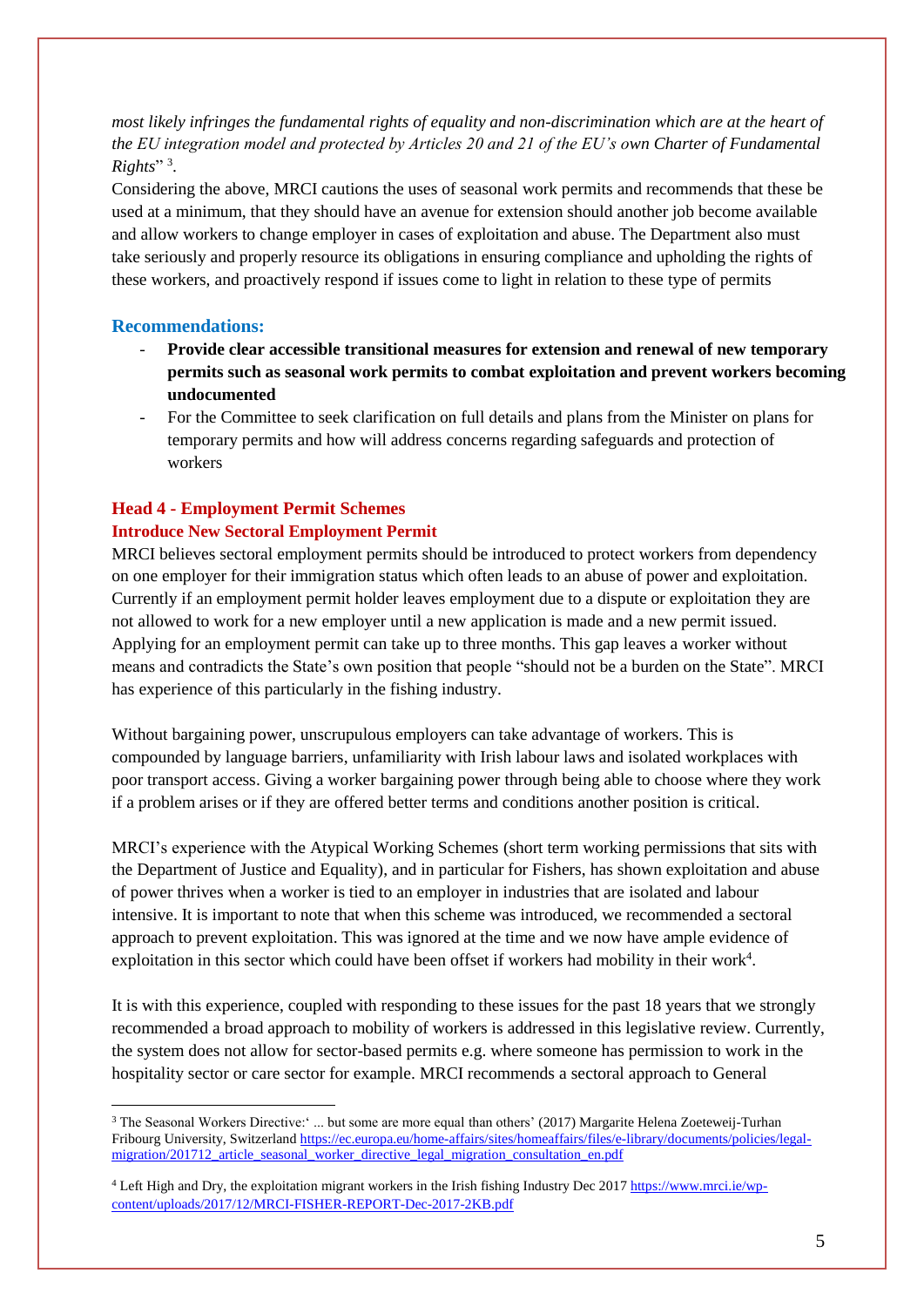Employment Permit particularly for labour intensive sectors. This permit would give access across a sector of employment and would be renewable.

#### **Recommendations:**

- **Amend legalisation to introduce a Sector Based Employment Permit so workers can change employer.**

NOTE: When a worker is changing jobs, the employee would be required to inform the employment permit section on an administrative basis through an online system of this change. There would be no cost to the worker and verification of employment would be required for renewal of the sectoral permit. This would allow people to change employer easily if a problem arises or if better terms and conditions of employment are available. The 12-month restriction to move employers as it is the case now for an employment permit could still apply except in exceptional circumstances.

#### **Head 4 - Employment Permit Schemes**

### **Special Circumstances Employment Permits + Spouses**

MRCI is concerned that there is little detail or explanation on what Special Circumstances Employment permits are. We are also concerned that limits on provisions for spouses of all employment permit holders will reinforce gender inequality by restricting the spouses of General Employment Permit holders from accessing the labour market.

## **Recommendations:**

- For the Committee to seek clarification from the Minister on full details regarding plans and details of Special Circumstances Employment Permits
- Spouses of all permit holders should be given full access to the labour market on a stamp 1G.

## **Head 6 - Supplemental provisions relating to the grant of employment permit for purpose referred to in section**  $4(2)(c) + 2(b)$

MRCI notes the inclusion in the General Scheme that all workers carrying out employment duties in the State on a short-term intercountry transfer basis must be paid at least the minimum wage for their work in Ireland regardless if their employer company is registered and operating outside the State.

MRCI is concerned that companies based outside the State may use intra-country transfer permits to circumnavigate the requirements, rights and entitlements of General Employment Permit holders and employ workers in Ireland at poorer conditions and lower rates than exists in the relevant sector or industry. MRCI is also concerned that changes under this Head will allow workers to be paid indirectly by third parties "*The text has been adjusted to allow for different practices between affiliates, and it may be further adjusted after the remuneration review to be held later this year"*.

### **Recommendation:**

- For the Committee to seek clarification and more information from the Minister on this section and how she proposes to address these concerns.

#### **Head 11 – Application Information**

MRCI welcomes the inclusion in the General Scheme for employer applicants to provide more information to verify accommodation and training offered.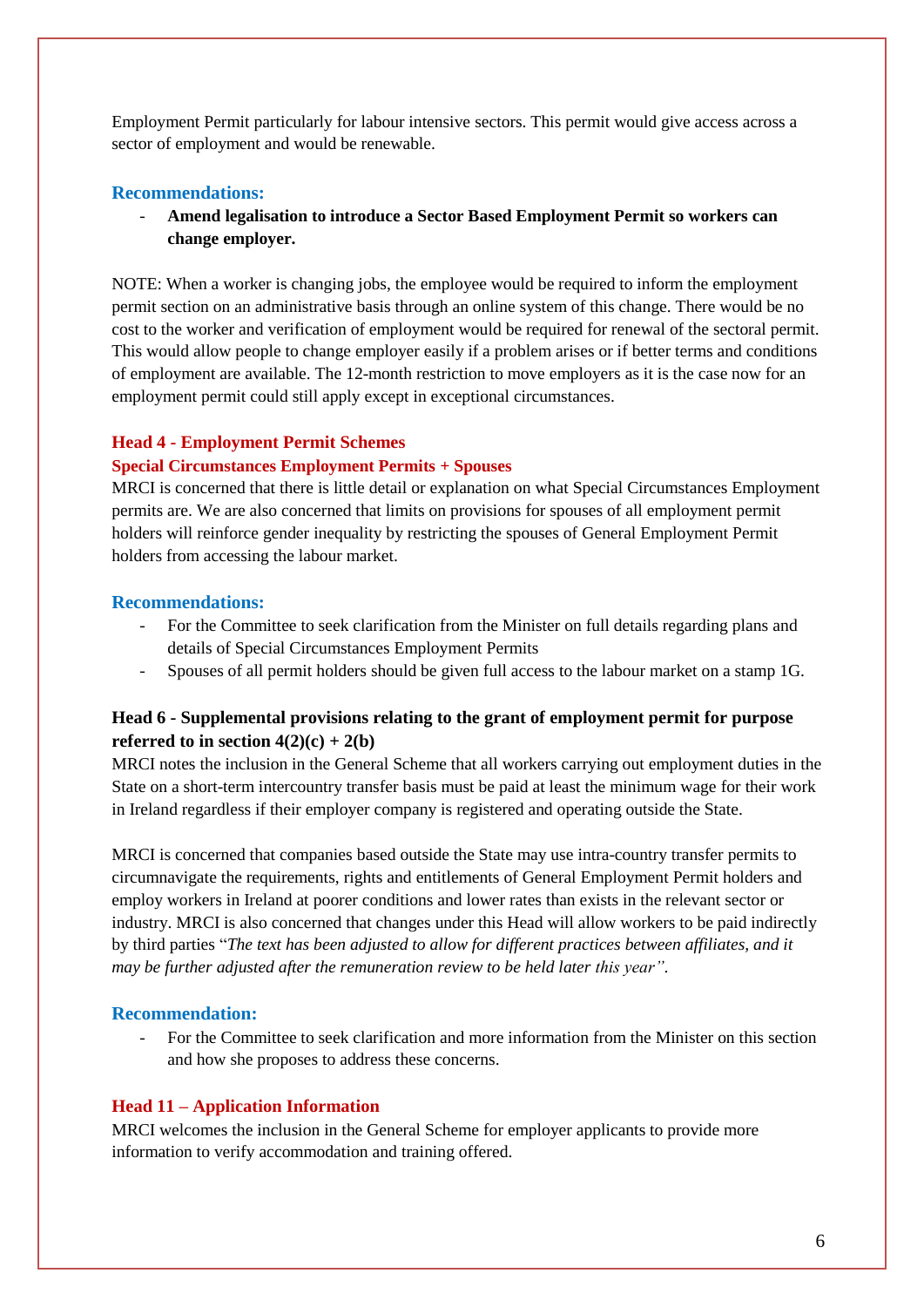### **Head 13 – Form of Permit**

MRCI welcomes increased provision of information for employment permit holders. A readable guide on Irish employment laws, the employment permit system and relevant support organisations is fundamental. MRCI has many years' experience supporting workers who live in accommodation provided by employers. Arrangements like this increase the power imbalance as the immigration status, permission to work and accommodation of a worker are all tied and in the hands of one employer. Information for a worker is critical if they are to understand and access their rights. It is therefore important that workers have information in a language they understand.

#### **Recommendations:**

- Head 13:2(d) is amended to add accommodation after training. *(d) information on training, accommodation, innovation or any other prescribed condition of grant*
- That Head 13 (3) is amended to: *"An employment permit shall include or be accompanied by a guide on the employment rights of an employee including redress mechanism, the employment permits system, Reactivation Employment Permit (REP) Scheme and relevant support organisations in a language they understand.*

### **Head 17 – Refusal to Grant**

MRCI is concerned that changes in sections (1) (m) restrict the mobility of workers, cementing a policy that certain categories of workers are given less entitlements, protections and effective access to remedy if they experience exploitation.

MRCI is also concerned that the Minister has not considered our previous recommendation regarding the wealth of skills and experience of **resident undocumented workers already in the State**. These workers **should be given an opportunity to apply for a working permission in the State** before employment permits are issued to new workers entering the State for the first time. As part of legislative change**,** it is imperative that the state urgently addresses this issue and introduce a transitional measure or schemes to regularise these resident workers and to tackle exploitation and non-compliance.

#### **Recommendations:**

- For the committee to seek clarification from the Minister on section (1) (m) from the Head 17 of the General Scheme on who would this apply to.
- The DBEI to work with the Department of Justice and Equality (DOJE) to enable experienced and skilled workers already in the State who may be undocumented to formalise their labour market participation. This approach could be modelled on the Reactivation Employment Permit (REP) Scheme and the recent 2018 Special Scheme for non-EEA nationals who held a Student Permission**.**

# **Head 19 – Regulations governing grant of employment permit Head 21 – Criteria for making Regulations Head 39 – Regulations**

MRCI notes the proposed changes move significantly towards increased Ministerial discretion and the use of regulation in the General Scheme. MRCI is concerned that this level of discretion coupled with the move towards an increase in temporary and restricted employment permits will erode the rights of essential skilled workers and have a detrimental effect on terms and conditions and wages in many sectors. With increased discretion, the Minister must put in place the corresponding safeguards to protect workers' rights. We are also concerned that no consideration is given to consultation with social